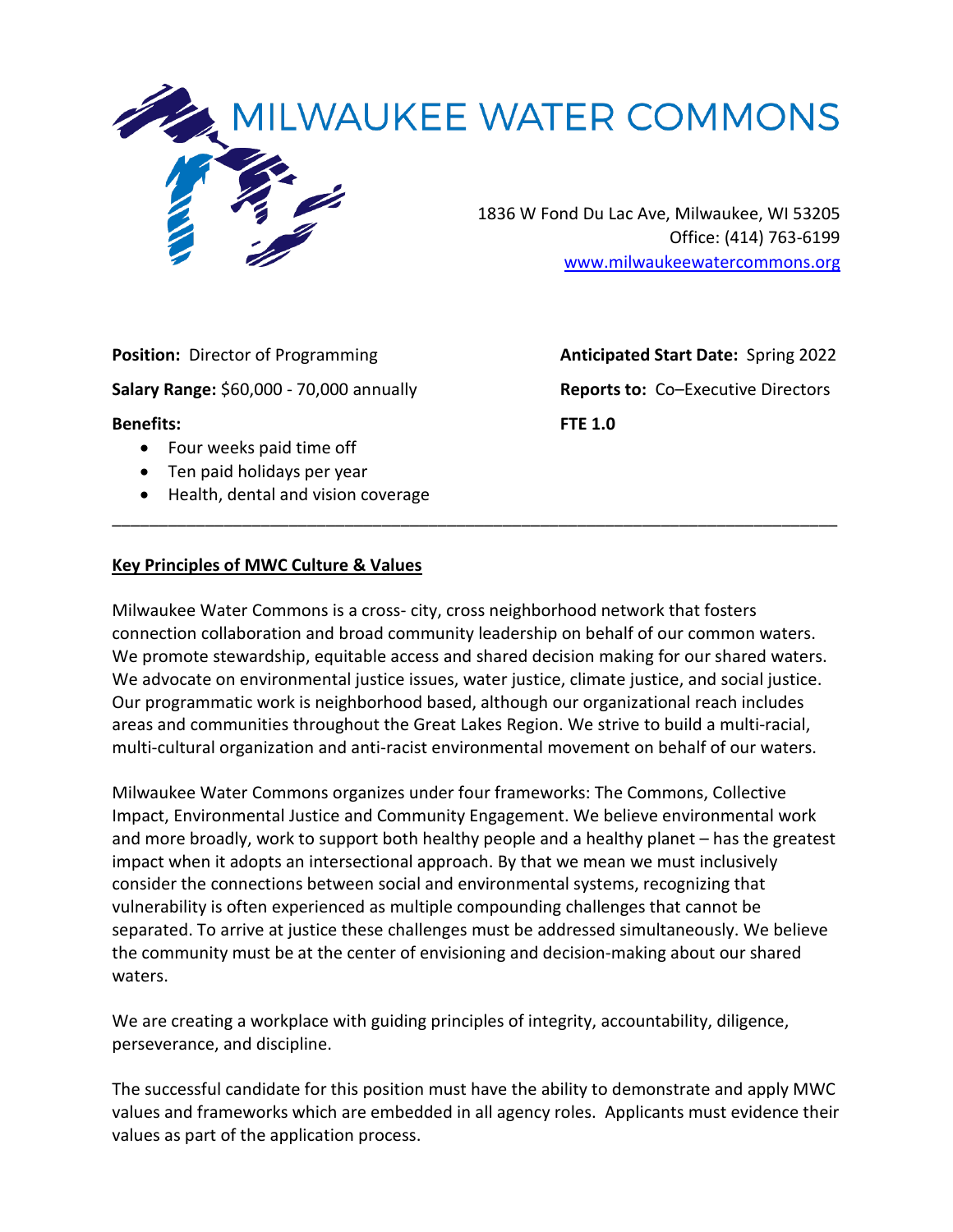## **Position Purpose**

This position is responsible for all MWC programs being completed successfully, bringing the highest possible value to the organization and community participants. The Director of Programming will create programmatic objectives in consultation with the Co-Executive Directors and will ensure programmatic objectives are met and implemented by program staff. To do so, together with our team, they will prepare, plan and implement program initiatives and monitor their progress to completion.

# **Staff Management**

This position is responsible for the daily supervision of program staff and requires the Director of Programming to build and maintain effective interpersonal and team relationships, throughout the agency. The Director of Programming will be invested in staff development and will work closely with staff to support their existing competencies, and skills, help to hone their strengths and develop new skills. This position constructively leads the team spirit and considers MWC's mission and values in developing and maintaining team relationships, internally and externally. As part of their leadership, the Director of Programing will need to develop deep knowledge of the issues of the Water City Agenda, intersections of environmental justice, core programing, partnerships, and subsequent work plans for each area.

## **Essential Duties and Responsibilities**

- Primary responsibility of all aspects of programming, budgets, logistics and coordination.
- Ensure programmatic excellence, evaluation, staff supervision & management.
- Assist in hiring, coaching, developing, supervising and retaining Milwaukee Water Common's staff, consultants, contractors and volunteers.
- Mentor program staff to provide feedback and resolve complex problems.
- Regular communications with Co-Executive Directors.
- Assist the Co-Executive Directors in the strategic planning process for the programmatic and operational work.
- Devise evaluation strategies to monitor performance and determine the need for improvements.
- Discover ways to enhance efficiency and productivity of procedures and people.
- Represent Milwaukee Water Commons to external partners and coalitions, as needed.

#### **Qualifications & Requirements**

The Director of Programming will be thoroughly committed to the mission and values of Milwaukee Water Commons. Candidate will have proven leadership, coaching, relationship building, and program management experience.